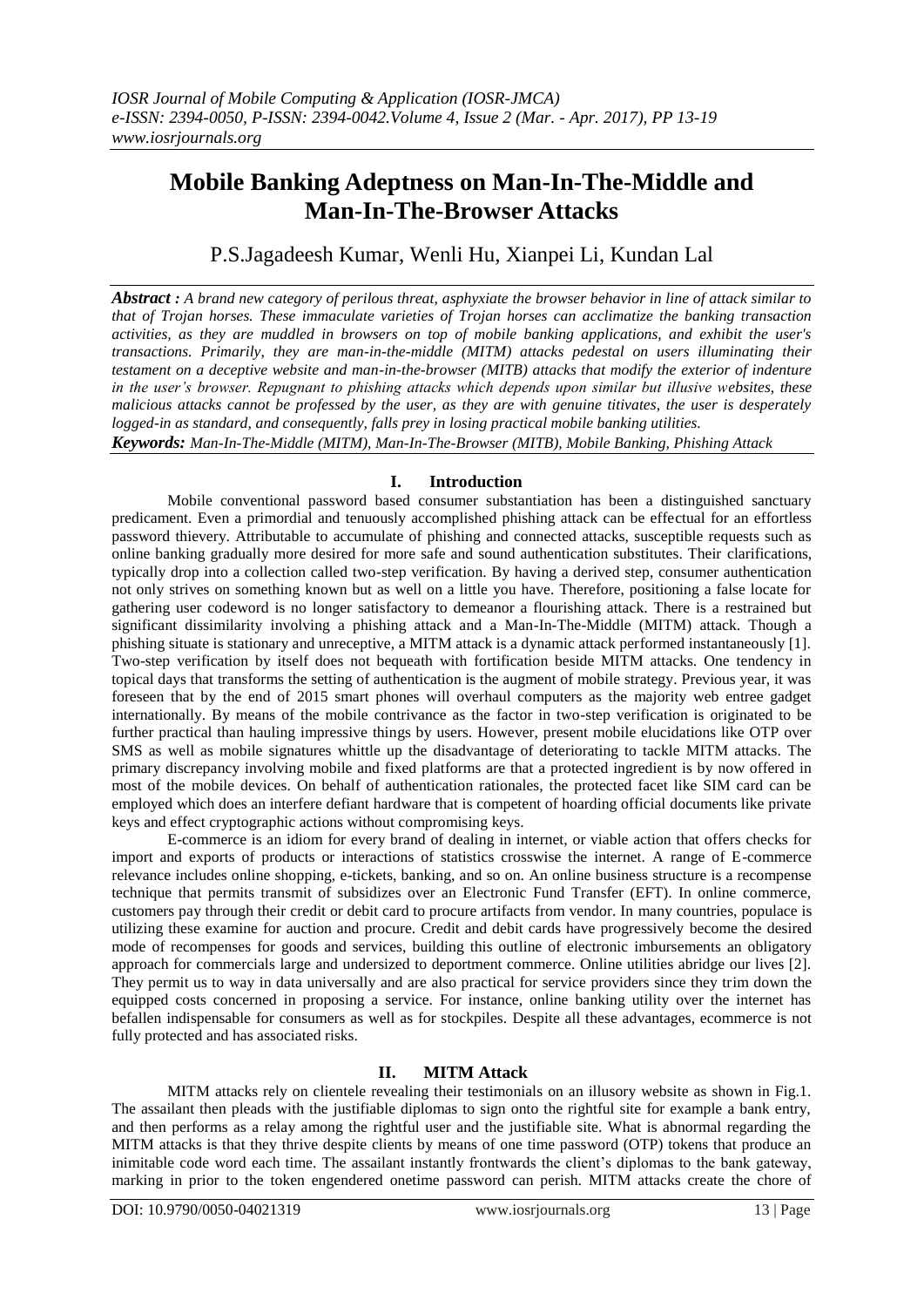maintaining data protected and confidential chiefly exigent because attacks can be mount from distant computers with counterfeit addresses. Whereas security was principally the breaking of encryption changes, the difficulty of sanctuary in computer groups also engages dynamic intrusion by interlopers, and of these MIM attack is one of the most fabulous. The MIM attack acquires benefit of the Achilles' heel in the verification etiquettes being worned by the corresponding revelry. Since authentication is usually afforded by third parties who subject credentials, the scheme of certificate making befalls one more spring of possible Achilles' heel. The MIM attack permits the interloper or the illegal revelry to get in the way on data from side to side the backdoor. This intercession is also being utilized by groups to meddle upon their workers and for adware. For example, in the early hours 2015, it was revealed that Lenovo computers came preinstalled with adware called Superfish that introduces promotion on browsers like Google Chrome and Internet Explorer. Superfish set up a self-breed root certificate into the Windows certificate hoard and then quit all SSL certificates offered by HTTPS sites with its individual credentials. This may perhaps permit hackers to potentially embezzle receptive data like banking diplomas or to scout on the users' actions. An illustration of an offline MIM attack is the interruption of an epistle by the mailman who moreover just interprets its substances or even reinstates its substances. One can envisage an online MIM attack in a civic situate like a shopping mall that affords free Wi-Fi bond accessible through a wireless router with spiteful software installed. If a consumer stopovers a bank's website at that instance from mobile phone or laptop, she might finish up trailing bank diplomas. These assails can be originated as of the subsequent rationales: ARP Cache Poisoning, DNS Spoofing, Session Hijacking, and SSL Hijacking [3].



**Fig. 1** MITM Attack

# *A. Address Resolution Protocol (ARP) Cache Poisoning*

In the standard ARP connection, the host PC will propel a packet which has the source and destination IP address within the packet and will transmit it to all the machines associated to the network. The machine which has the intention IP address will only propel the ARP respond with its MAC address in it and then the connection is established. The ARP protocol is not a tenable protocol and the ARP cache do not have an infallible method which effects in a large predicament. The ARP retort packet can be effortlessly spoofed and it can be flinted to the device which flings the ARP request without eloquent that this is not the definite device, but an attack to origin data infringes. This occurs since the ARP cache table will be rationalized as determined by the assailant and so all the network passage will go from side to side the assailant and she will have all the information and utilize the most out of it. This is the most excellent type of attack on the Local Area Network as shown in Fig.2. Dissimilar kinds of contrivances are accessible in the bazaar for ARP Cache poisoning the occasional of those are Ettercap, Cain, Dsniff and Abel's etc. ARP Cache poisoning can be controlled by means of Dynamic ARP Inspection (DAI). DAI is a sanctuary characteristic that is exercised to authenticate the ARP packets in a network and to abandon the negated IP to MAC address requisites. The assessment should be conceded out on the Ethernet toggles by physically organizing them, but these cannot be completed on the controls which are not attuned with this examination. The ARP request and retort do not necessitate any validation or corroboration because all the swarms on the network will trust the ARP responds. The ARP cache table can be updated by interleaving a motionless admission for the ingress so the assailant would not maneuver with the gateway access in the table but this is not an infallible solution [4].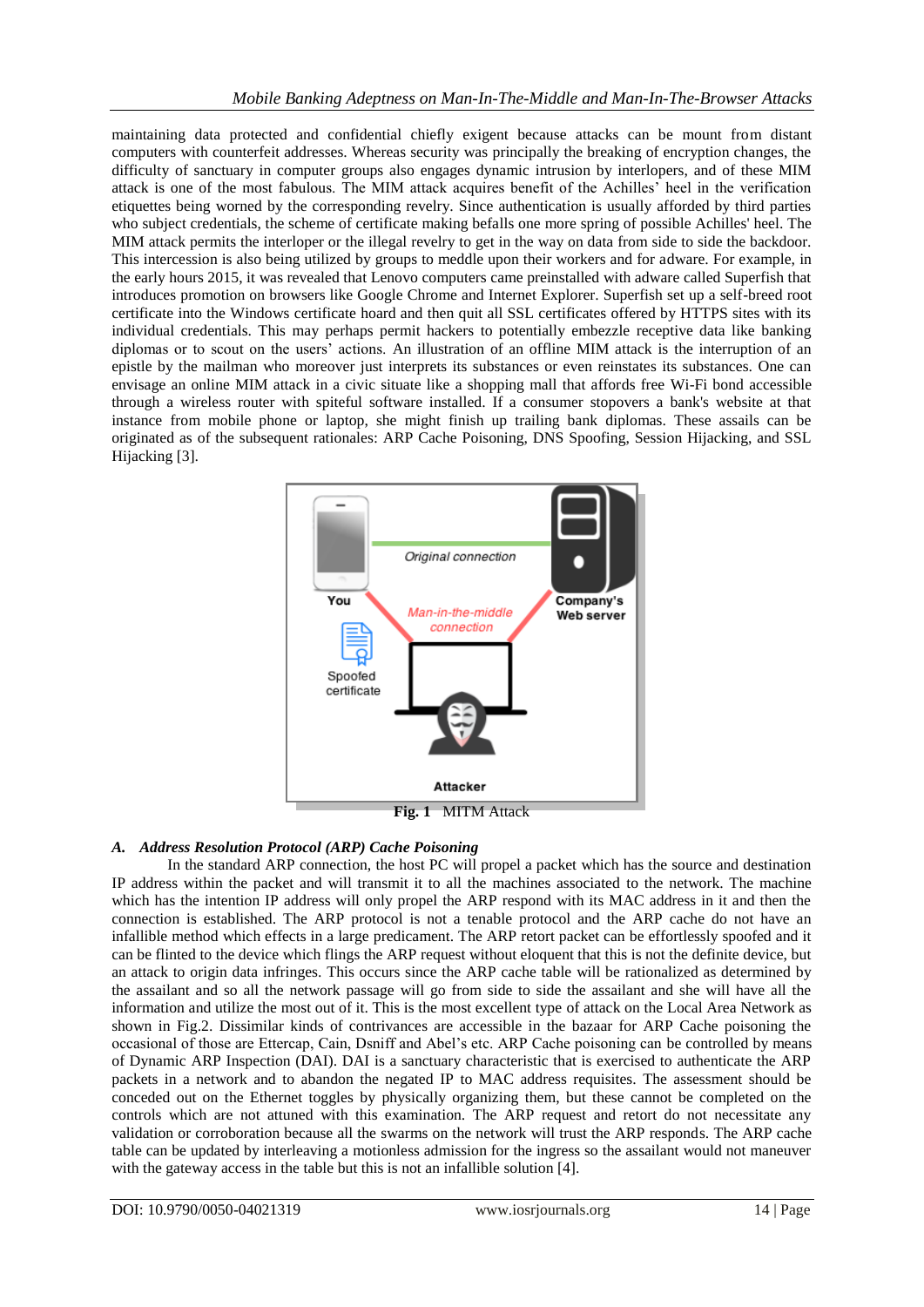

**Fig. 2** ARC Cache Poisoning

# *B. DNS Spoofing*

The intention, in this crate, will be offered with replica sequences which would guide to pasting of records. This is a sort of online MIM attack where the assailant has fashioned a counterfeit website of the bank, so while visiting the bank website will be forwarded to the website shaped by the assailant and then the assailant will expand all the records. Every time entering a website on the PC, DNS appeal is sent to the DNS Server and will receive a DNS retort memorandum in the comeback [5]. This DNS demand and retort are charted jointly with an exclusive ID number. If the assailants obtain clasps of the distinctive credentials, then by camouflaging the fatality with a crooked packet enclosing the ID number the attack can be commenced. The assailant forwards the fatality to the forged website by executing ARP cache poisoning to bypass the DNS demand significance to which the forged retort is sent. The host computer desires to attach to a website to propel a DNS inquiry to the DNS server but owing to the MIM attack the assailant will interrupt this DNS query.

# *C. Session Hijacking*

As the name put forwards a session is conventional when a link sandwiched between the client and a server. Transmission Control Protocol is referred as a session because it initially creates a link, then transports the information and lastly terminates the link. This is recognized as the three-way handshake procedure which demonstrates how an appropriate session seems to be as shown in Fig.3.



**Fig. 3** Session Hijacking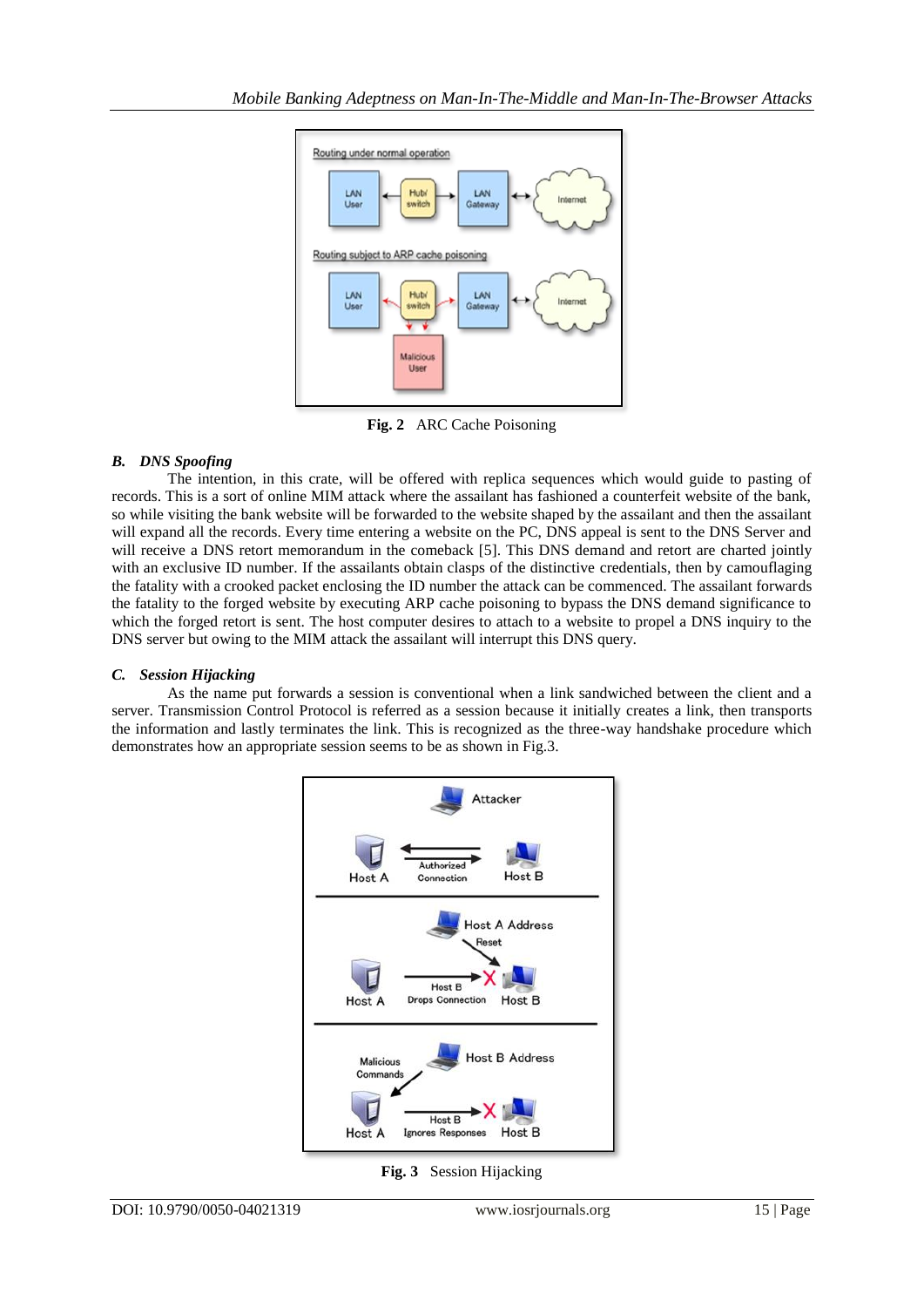One of the renowned session hijackings is completed by pilfering cookies with the assist of Hyper Text Transfer Protocol (HTTP). In several websites one involves username and password for verification and ascertaining the session. Once the session is customary, except and waiting of the session is not completed, so to direct session cookies are utilizing the presented data that the session is still enduring. If the assailant obtains grasp of this cookie she can have the session statistics which may be enigmatic.

### *D. SSL Hijacking*

Once the session is recognized amid the host PC and the web server the assailant can get hold of convinced fractions of the session connection which is completed by incarcerating the cookies that were worned for the session connection. As shown in Fig.4 following the session connection the assailant acquires the session data involving the host PC and the web server and manages the session. One desires to give security while linking with network devices can be acquired with the assist of Secure Socket Layers (SSL) or Transport Layer Security (TLS) by means of encryption tactics. This procedure is employed with other etiquettes for protected execution of the utilities that the protocol affords. HTTPS is the frequently exploited practice and much of the online banking utilities and email services employ it to guarantee sanctuary connecting their servers and the web browser [6].



**Fig. 4** Preventing SSL Hijacking

# **III. MITB Attack**

The MITB threat exploits a malware Trojan on a fatality's system that is proficient to adapt Web transactions as they transpire in real time as shown in Fig. 5. The Trojan does not arbitrate until after a consumer has corroborated himself with his monetary institution by means of any authentication tools, together with OTP tokens, smartcards and PKI. Once associated to the justifiable site and 'take credit' on a lawful authentic session amid the consumer and the monetary institution, the MITB attack changes the exterior of contracts in the consumer's browser. As the modification happens in real-time, the MITB avoids the consumer from perceiving the untrustworthy commotion. This attack is hazardous since its propensity to incomprehensible from anti-virus software and pilfers information a purchaser types into the browser.

MITB is proficient to observe data contained by the browser. Because no encryption happens inside the browser, safety controls employed by pecuniary societies are ineffective. Two-step verification might also be futile if the malware has access to consumer account settings [7]. Anti-fraud methods that banks employ to perceive malicious fuss are unproductive since the transactions happen from the customer's terminal. Many banks have enhanced extra layers of safety for wire transfers by means of warnings such as SMS texts. Although, if an assailant is clever to embezzle consumers records then an assailant may have the aptitude to modify notification locales in the customer's bank account.

With respect to MITB attacks, many network echelon machines like web request firewalls, IDS and IPS schemes have complexity in sensing this attack as it happens locally on the customer side. Decrypting SSL banking sessions might be a resolution, but might generate a repercussion from consumers and executive who necessitate solitude. What formulates MITB attacks popular is the simplicity to which it can be organized to numerous methods at once through phishing links or by negotiating justifiable sites. By snapping a link, Trojan malware can be established with superfluities into a browser that has not been correctly protected. More assailants are stirring away from the conventional MITM attack to the MITB attack for such grounds. The disparity amid MITB and MITM attacks is in their maneuver. MITM attacks employ a proxy flanked by two methods that execute a transaction.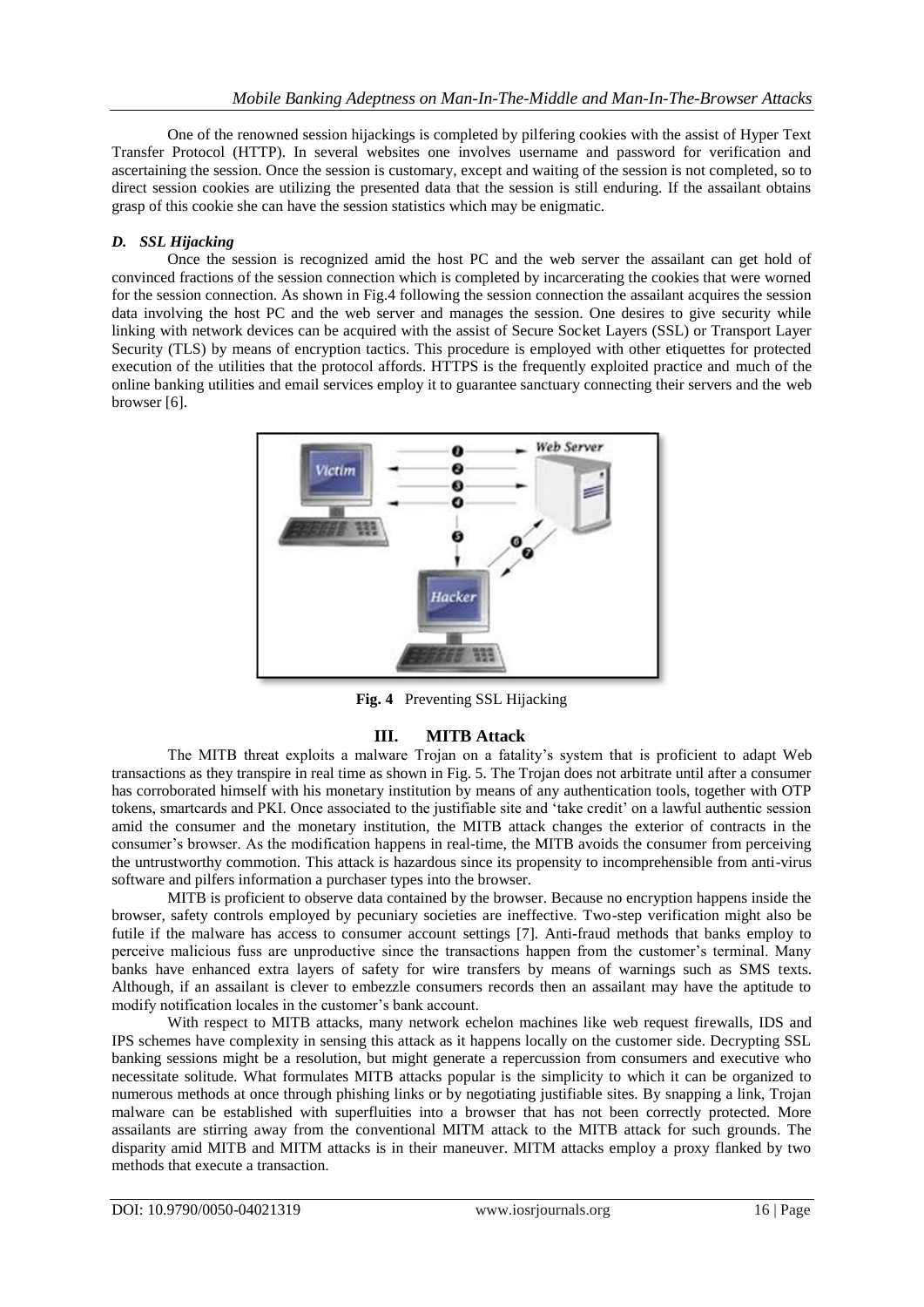

**Fig. 5** MITB Attack

# *A. Browser Helper Objects (BHO)*

Browser Helper Objects are DLL (dynamic linked libraries) units which can access DOM (Document Object Model) within a browser. Browser Helper Objects were fashioned by Microsoft and sprint in the address space of the browser and implant the main window of the browser. They are established as accompaniments to the browser for additional utility. The concern with Browser Helper Objects is their capacity to scuttle with system echelon dispensations on the operating system. Browser Helper Objects have been a familiar technique for hackers to the exploitation due to their capability to conceal from anti-virus software. MITB attacks can utilize browser helper objects to alter a site, accumulating fields or eliminating fields as an instance. Browser helper objects can still append registry entry to the method, which will stack at set up when a browser is opened. Add-ons have been recognized to employ MITB attacks, such as JavaScript and ActiveX controls to manage the browser. One add-on that is popular with Firefox is Grease Monkey. Grease Monkey (Monkey-in-the-Browser) for Firefox and Tamper Monkey for Chrome pertain the similar tactic to a MITB attack in that their utility is to modify what is sighted when breaking websites, such as purging ads from the monitor or altering the manifestation of a website. There characteristics are to develop the customers practice relatively than filch data, but the line of attack is identical. This is prepared with consumer scripts, which are JavaScript applets that can be shared within the society. Customer scripts utilized within add-ons are much more influential than customary JavaScript programs, since they can maneuver and regain confidential data in a customer's browser exclusive of Same-Origin Policy (SOP) restrictions. Malware such as Zeus that make use of MITB traits use configuration files to renew scripts for the browser to bring into play [8].

# *B. DOM Module Interface*

The major technique for MITB to effort is by the DOM Module Interface. The rapidity that happens throughout this procedure is as pursues. Once the Trojan is established it will put in a conservatory into the browser design. This will root the conservatory to refill when the browser begins back up. When the extension is loaded, it schedules a supervisor for each page load. So, every time a page is loaded, the URL of the page is hunted by the extension alongside a record of recognized sites. Once the handler object notices a page it is loaded from the record and it catalogs an event button handler. Then once a page is presented, the extension extorts all data from the form fields by the DOM interface in the browser, and memorizes the significances. The conservatory then informs the browser to carry on submitting the form to the server. The server obtains the customized values in the form as a usual request, which the server cannot distinguish amid the unique value and the customized values. The server achieves the transaction and produces a delivery. The browser also obtains a receipt of the transaction. The conservatory then perceives the delivery of the URL examines the HTML for the delivery fields and reinstates the customized data in the acceptance with the unique data that was memorized in the HTML. The customer then believes that the unique transaction was received by the server unharmed and certified properly. The server attains the operation and generates deliverance.

# *C. API Hooking*

MITB attacks use API Hooking to taint the browser. Once MITB is triggered from the malware, it wills effort to catch the Internet Connect function in Wininet.dll. This permits the assailant to adapt what a customer perceives in the browser. This is analogous to how HTML revising efforts. By means of methods of HTML revising the malware can modify the sites a customer browses and construct it to materialize in convinced approach still they represent the data that is not frank. Wininet, which is a superset to WinHTTP, is an API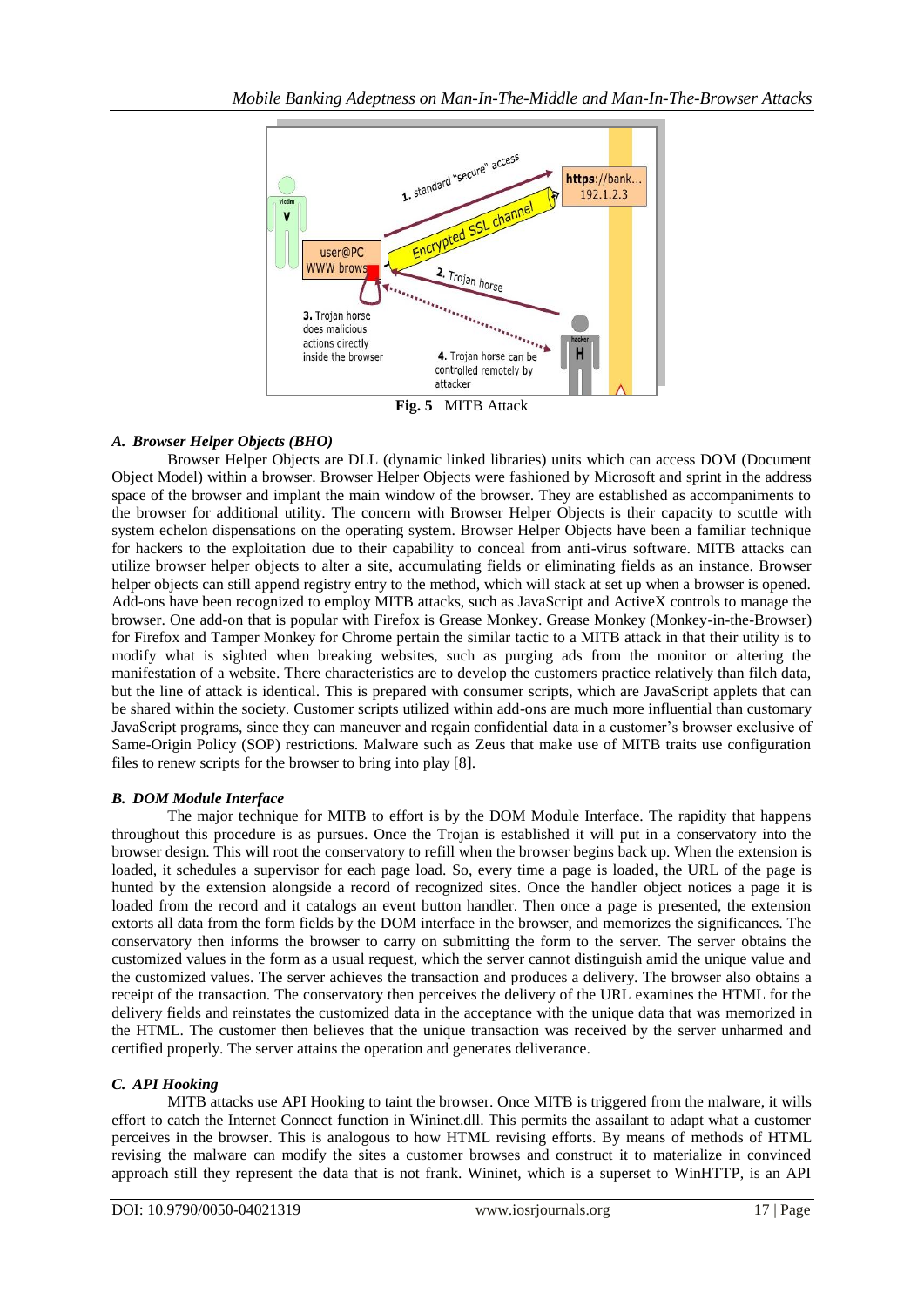inside Internet Explorer that facilitates requests to interrelate with FTP and HTTP protocols to access internet resources. Many wininet utilities are beleaguered by MITB counting the httpsendrequest ( ) and navigateto ( ) functions. Some other accepted functions that are instilled comprises httpopenrequest (), httpsendrequest (), and the internetreadfile function. Amends to locales within the browser which permit this attack to be victorious will depart relics following the Registry. To shun Browser security settings that may avert a script from correctly exhibiting through a trusted site, malware may endeavor to modify security settings through the registry.

### **IV. Mobile Banking Utility**

User interfaces for mobile devices are inhibited by the devices' diminutive displays. Especially, mobile operating schemes and browsers require secure function identity pointers. A customer cannot definitively inform what mobile submissions or website she is interrelating with. This exposes customers to the jeopardy of gaffing a malevolent relevance for a hoped one. Mobile utilities and websites frequently connect to each other to share information or tender the customer to an associated service. For instance, a music-themed website might connect the customer to the iTunes relevance to purchase a song. In a usual utility hyperlink, the sender function connects to a subsequent object utility. After following the connection, the customer might afford the object request with confirmation diplomas or payment information. In this paper, it is conferred that phishing attacks that emulate usual inter-application links. The need of protected features displays denotes that an interapplication connection could be destabilized, and the customer would be incapable to inform that she had been propelled to the erroneous target. In a direct phishing attack, the dispatcher is a malevolent request that connects the customer to its own spoof screen instead of the actual objective application. In a MITM attack, the dispatcher is benign, but another party interrupts the link and loads a spoofed objective application in place of the proposed objective application. Phishing attacks subsist since customers befall habituated to inflowing their codeword in recognizable, frequent settings. If customers normally bump into rightful links whose objectives punctual those for confidential data, then customers will turn into trained and instinctively provide the appealing data. 70% of Smartphone users enter passwords into their phones at least once a day. A study was conducted with 250 Android applications, 250 iOS applications, and 85 websites to appraise how frequently they connect customers to password-protected or payment-related bank utilities. It was found that websites and mobile applications frequently link the customer to password-protected payment applications, thus training customers to automatically go into their diplomas after subsequent connections. Supported on this study of ordinary deeds, it was recognized that a bulky quantity of new phishing attacks against mobile platforms. It was revealed that, on Android and iOS, it is probable to construct phishing attacks that persuasively imitate the kinds of interapplication connections that the analysis originates to be ordinary. The attacks are categorized according to whether the dispatcher and objective are mobile utilities or websites [9].

MITB attacks make use of a variety of utilities and characteristics within a browser. MITB attacks occurs based on data congregated and what can be stolen comparable to form-grabbing, snapping, spamming, HTML injection and a variety of exploit utilities. This provides the assailants data on when to employ MITB as an element of the malware attack. Browser extensions are browser traits that can be second-hand to develop the operating system known the concession precise to conservatories. Browser conservatories are classically exercised to improve customer's knowledge within the browser and while browsing the Internet. Browser extensions can comprise plugins, Browser Helper Objects (BHO), JavaScript and add-on features. Many kinds of malware have been identified to employ these characteristics as fraction of a MITB attack; these comprise Zeus, URLZone, Shylock, Spyeye, Carberp and Sunspot to name a few [10].

### **V. Phishing Dexterity**

Phishing is a structure of electronic identity theft in which a mixture of communal trade and website spoofing methods are exercised to hoax a customer into illuminating private data with fiscal value. In an archetypal attack, the assailant drives a large figure of spoofed electronic mails to haphazard internet customers that materialize to be impending from a rightful commercial institute such as a bank. The e-mail insists on the beneficiary to inform his personal data using links in the mail, if the beneficiary does not do so it will upshot in the suspend of his online banking description. Such un-beached threats are widespread in communal engineering attacks and are a useful practice in influencing customers. When the gullible victim trails the phishing, link offered in the electronic mail, he is aimed at a website that is beneath the influence of the assailant. The site is equipped in such a manner that it appears like the fatality by emulating the visual communal characteristics of the objective association by means of similar logos, badges and insignia.

Numerous resolutions have been urbanized to brawl against phishing attacks. Up till then, the propensity of phishing is escalating and several novel methods are employed to ground further impairment, it has thus befallen as a solemn cybercriminal commotion. Much of the cybercrimes are sourced as of conventional, fixed password which is frequently only distorted when essential: moreover, when it has expired